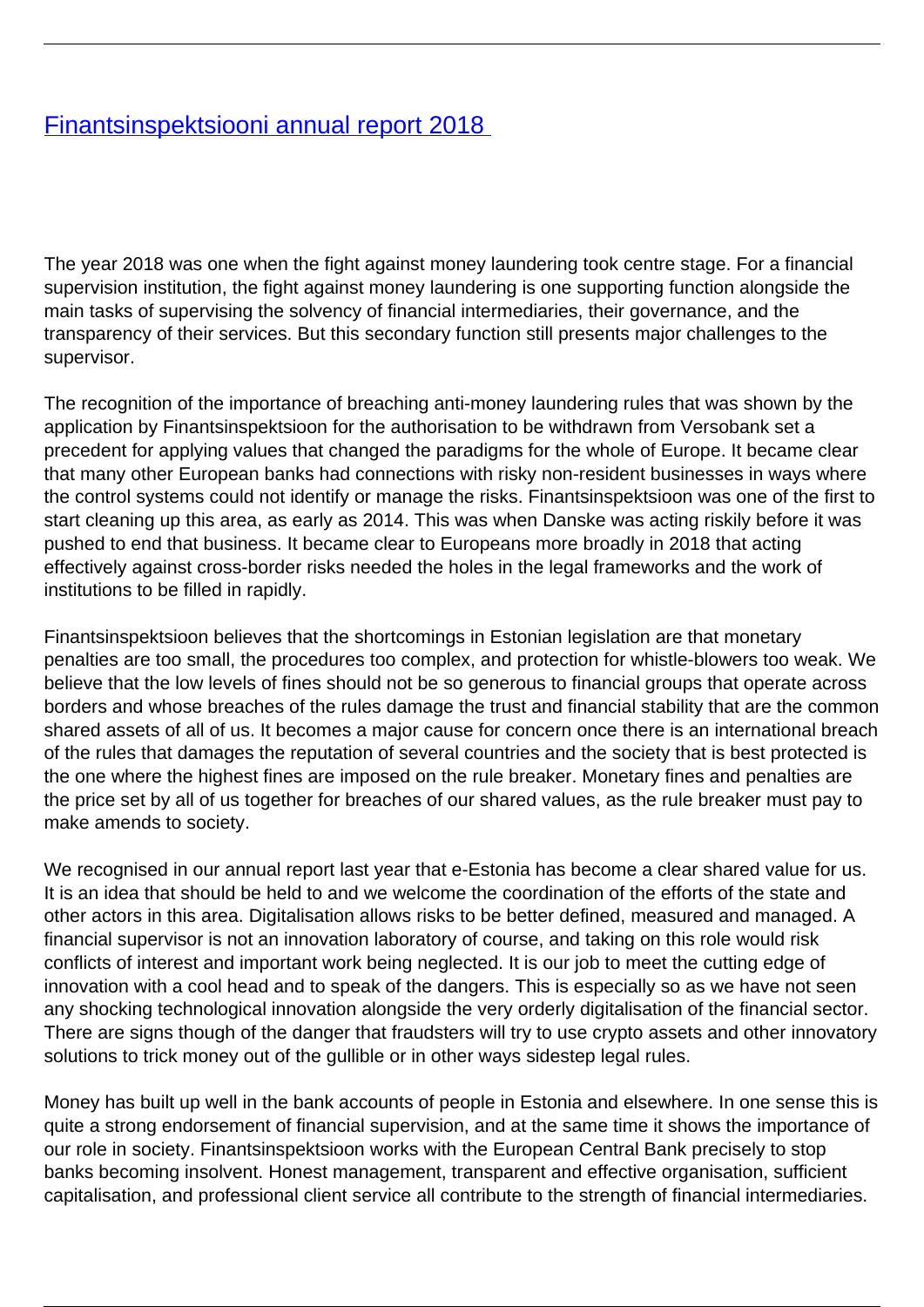However, only a limited number of such operators can fit into a small market. In the non-financial sector, a consumer may not notice for example that one mobile phone maker has gone bankrupt and a better competitor has entered the market, but things are more complicated for a financial sector that bears the funds and trust of all of us. Every blow to trust, and any insolvency at any financial intermediary, can cause damage to the overall background where everybody operates. In consequence stability in the financial market is as valuable as freedom of choice and free competition. Although finding the correct balance is a sensitive process for society, it should be noted that the Financial Supervision Authority Act sets financial stability as a responsibility for Finantsinspektsioon.

Indicators showing growth in the economy slowing suggest that Estonia's readiness to cope with more difficult circumstances must be tested. For this reason, we have joined forces with the Guarantee Fund and have, together, successfully tested the capacity of liquidation procedures for banks in practice. The Baltic and Nordic financial supervisors and other interested parties have put their heads together and war-gamed an imaginary financial crisis in the region. The lessons learned are still being analysed and the logjams are being untangled, but the overall impression was that the exercise ended positively.

The current strategy expired in 2018 and so a new strategy for 2019–2021 was drawn up and approved. The goals of the new strategy emphasise the important values of the financial market, which are stability, reliability and openness to innovation.

The new strategy places more emphasis than the previous one on preparations to handle the risks arising from slower economic growth. The goals are to have an effective security network, sufficient buffers at supervised entities, and a responsible policy of enforcement. The requirements for the suitability of managers and internal control systems have remained the same as in the previous strategy, including in the area of preventing money laundering. On top of objective changes in the economic environment, a second significant source of failure at an unsuccessful supervised entity can be mistakes, neglect or bad faith in management and in defining, measuring and controlling risks. The issue of preventing money laundering has become ever more topical given the changing foreign policy environment and the large cases that have emerged.

The use of modern IT infrastructure is as important as in the previous strategy, but the risks and trends of digitalisation that have emerged in this strategy period will require financial supervision to focus ever more stringently on this area. Setting more thorough supervision of the funded pension system as a new priority is a consequence of the trend of economic growth, the risks of revaluation of assets and the increasingly cross-border nature of the system at a point where new participants are joining the system and payouts are becoming increasingly topical alongside contributions.

Although strategies, policies and draft laws are unquestionably necessary, practice has shown us that as a state we put too much effort into writing them to regulate every smallest detail and idea. Finantsinspektsioon believes that in the current circumstances it is better to promote professionalism in applying the law and in other work by the public sector that makes real changes. No policy or law applies itself, as this is done by decisive action by strong institutions. The foundation for a strong financial supervision institution is sufficient and stable funding and independence in decision-making. In our work we will continue to be certain, professional and open-minded.

## [PDF version of the Annual Report](#page-0-0)